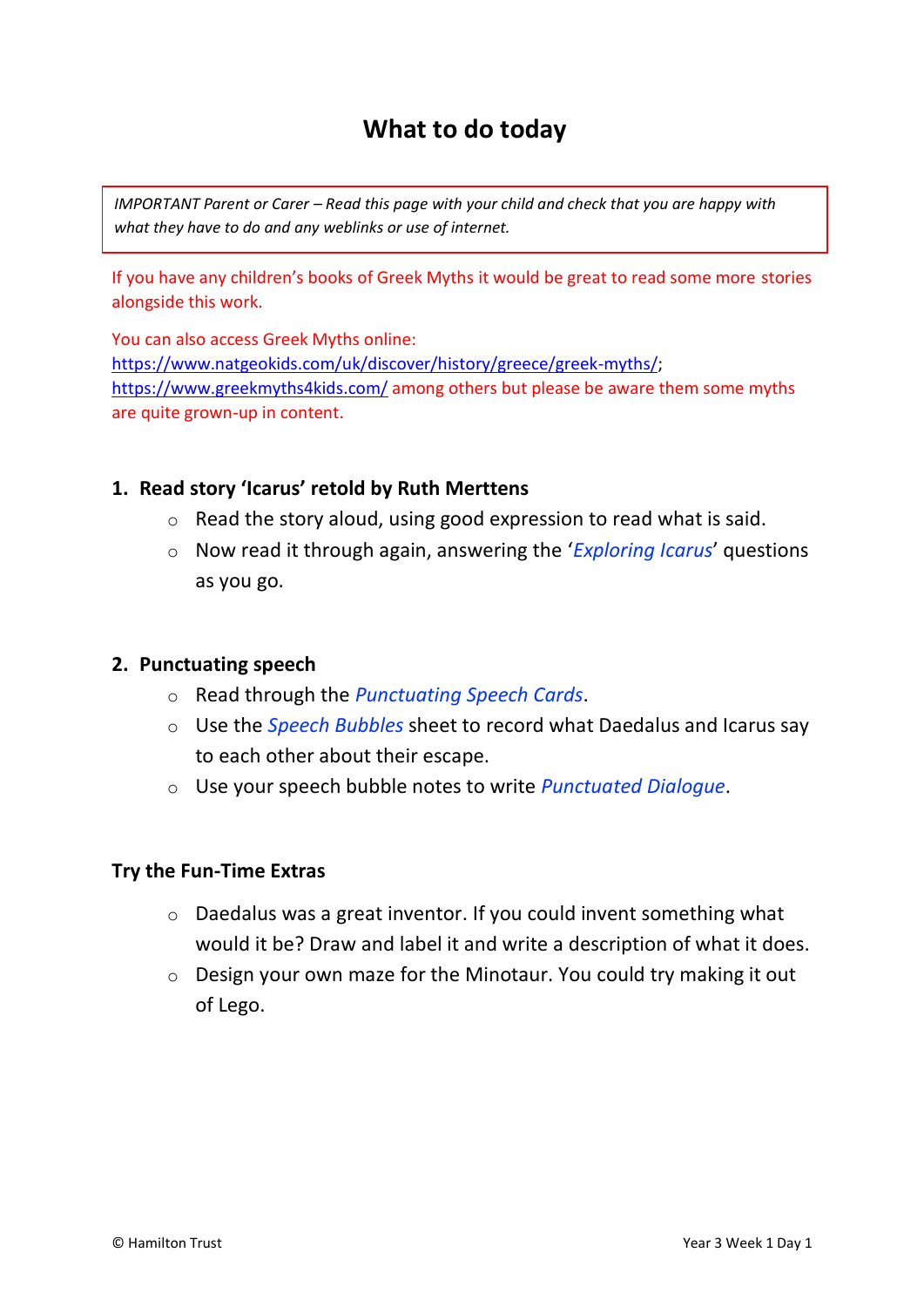#### Remember! Powerful verbs are verbs that are exciting and descriptive, e.g. instead of using 'said' use 'shouted' or 'screamed'.

### **Exploring 'Icarus'**

1. Can you find some **powerful verbs** in the text? Make a list of your favourite ones.

2. How would you describe the main characters? Are they kind or cruel? How do you feel about them?

| <b>Daedalus</b> |  |
|-----------------|--|
|                 |  |
|                 |  |
|                 |  |
| <b>Icarus</b>   |  |
|                 |  |
|                 |  |
|                 |  |
|                 |  |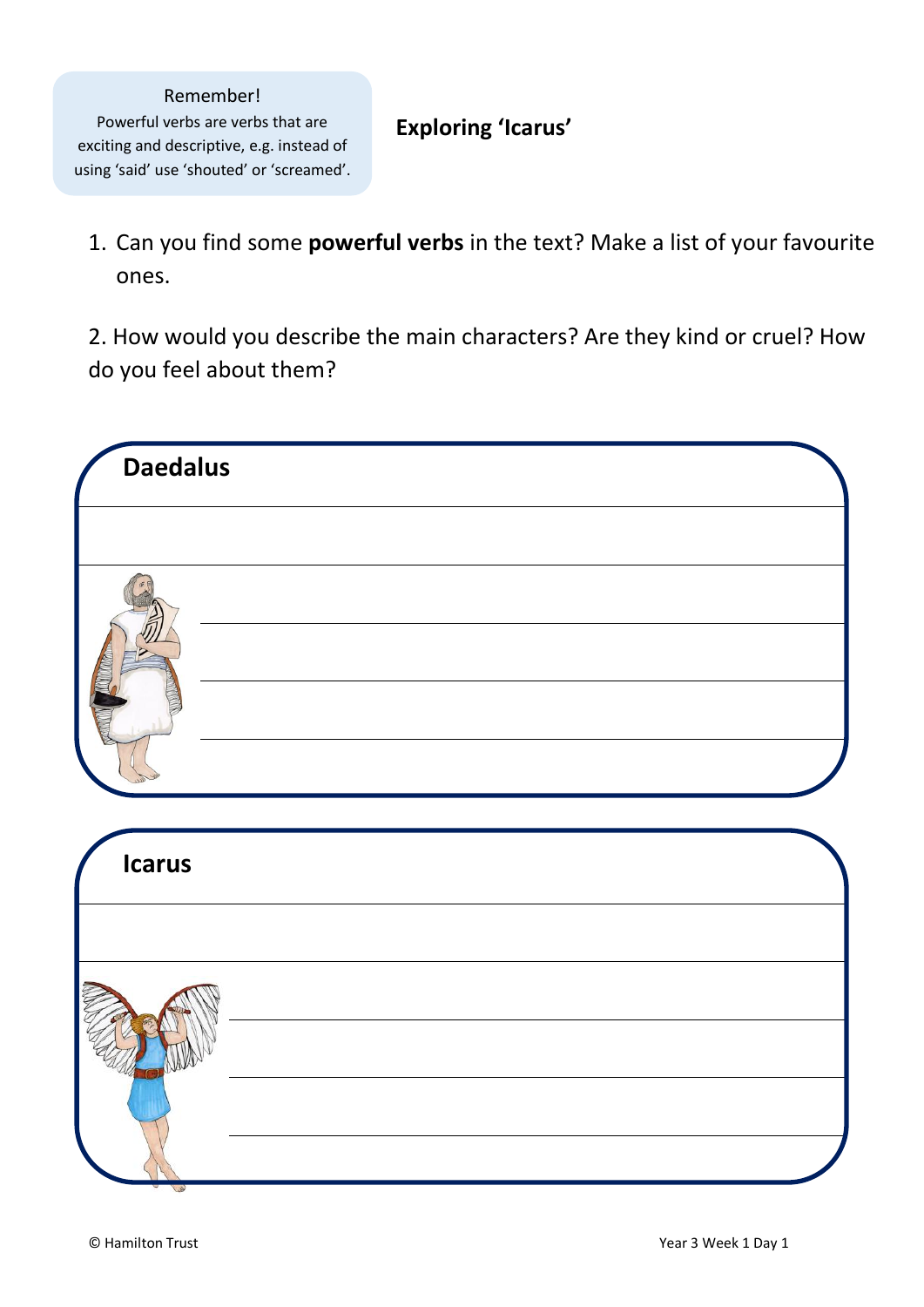3. How do you think it must feel to be able to fly? What did you think about the story? How does it make you **feel**?

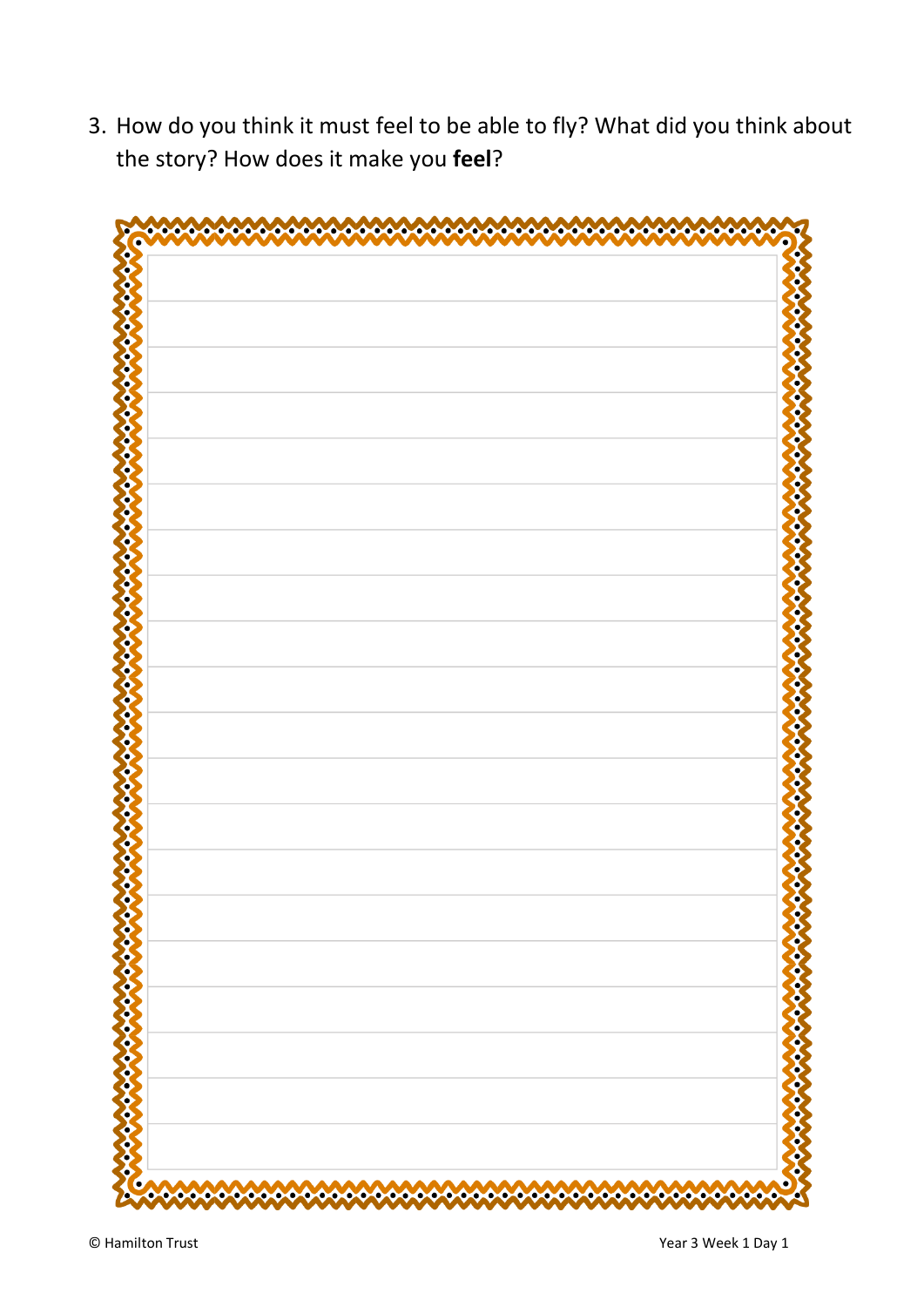## **Punctuating Direct Speech**

#### **Spotting Direct Speech**

The words said in a text are called direct speech.

How do we know which words are direct speech? What clues are there?

- $\triangleright$  The language is written as it would be said.
- > There are speech marks 'hugging' the spoken words.
- $\triangleright$  He said (or an equivalent) is written before or after the spoken words this is the reporting clause.



# **Punctuating Speech** - capital letters open direct speech

Direct speech begins with a capital letter, even if it is in the middle of a sentence.

Daedalus said, "We shall fly home to Athens."

Icarus replied, "Let's go now!"



It is the beginning of the speaker's sentence so a capital letter is used.

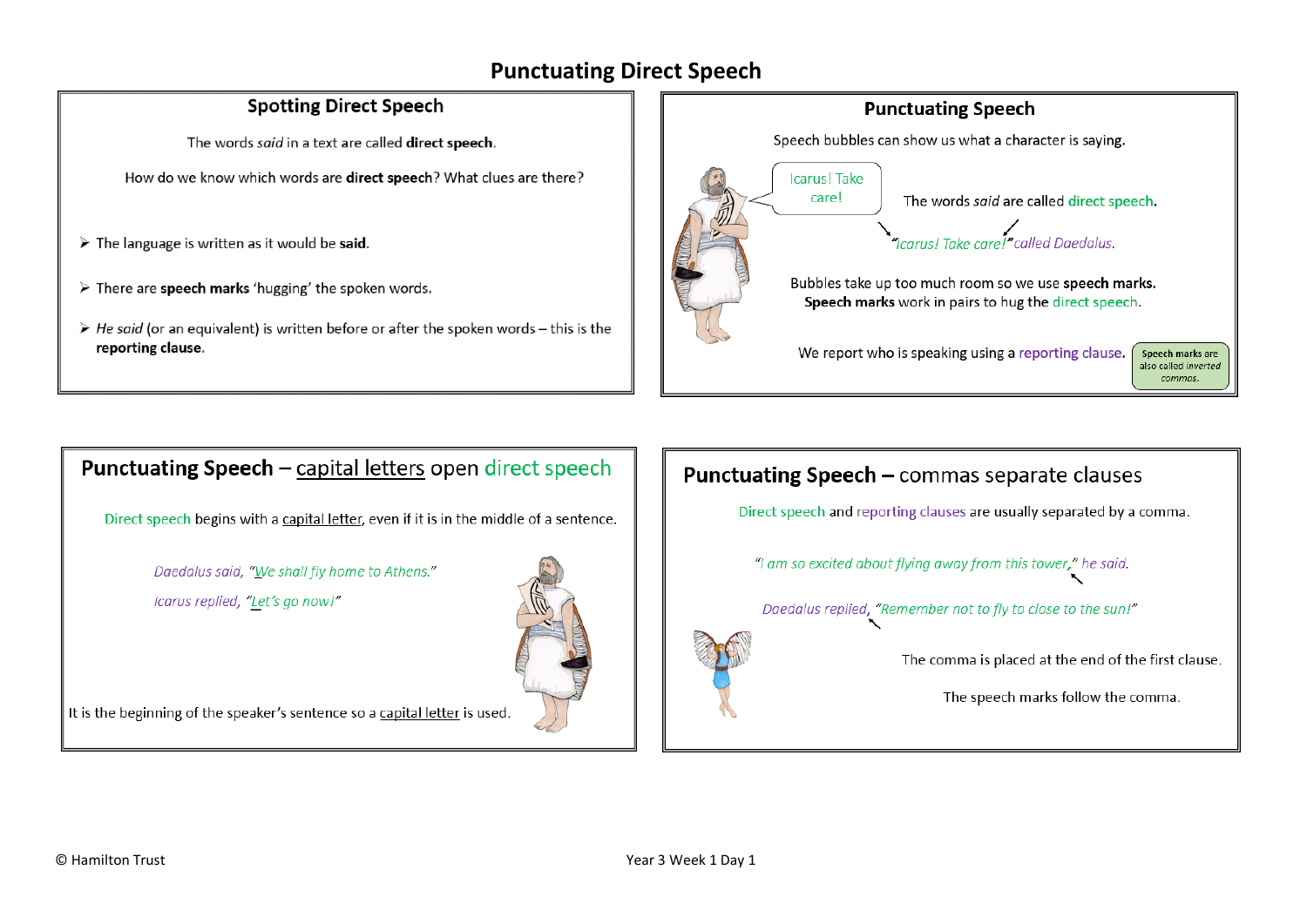### **Punctuating Direct Speech**



- Hug the words spoken with speech marks
- Start the speakers' words with a capital letter
- Separate the speech and reporting clause with a comma
- Start a new line to show the speaker has changed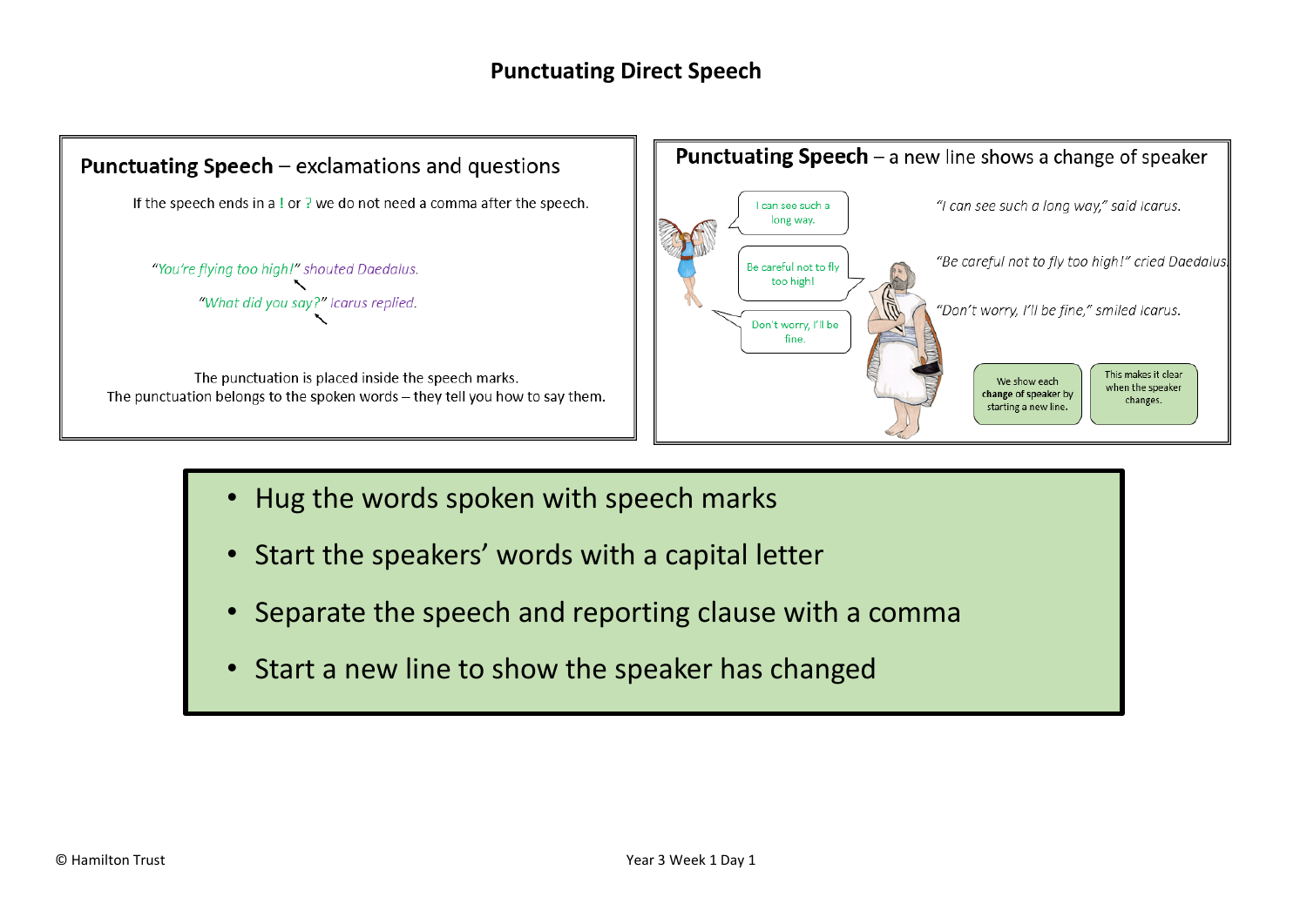Use the speech bubbles to write down a conversation between Icarus and Daedalus before they set off.